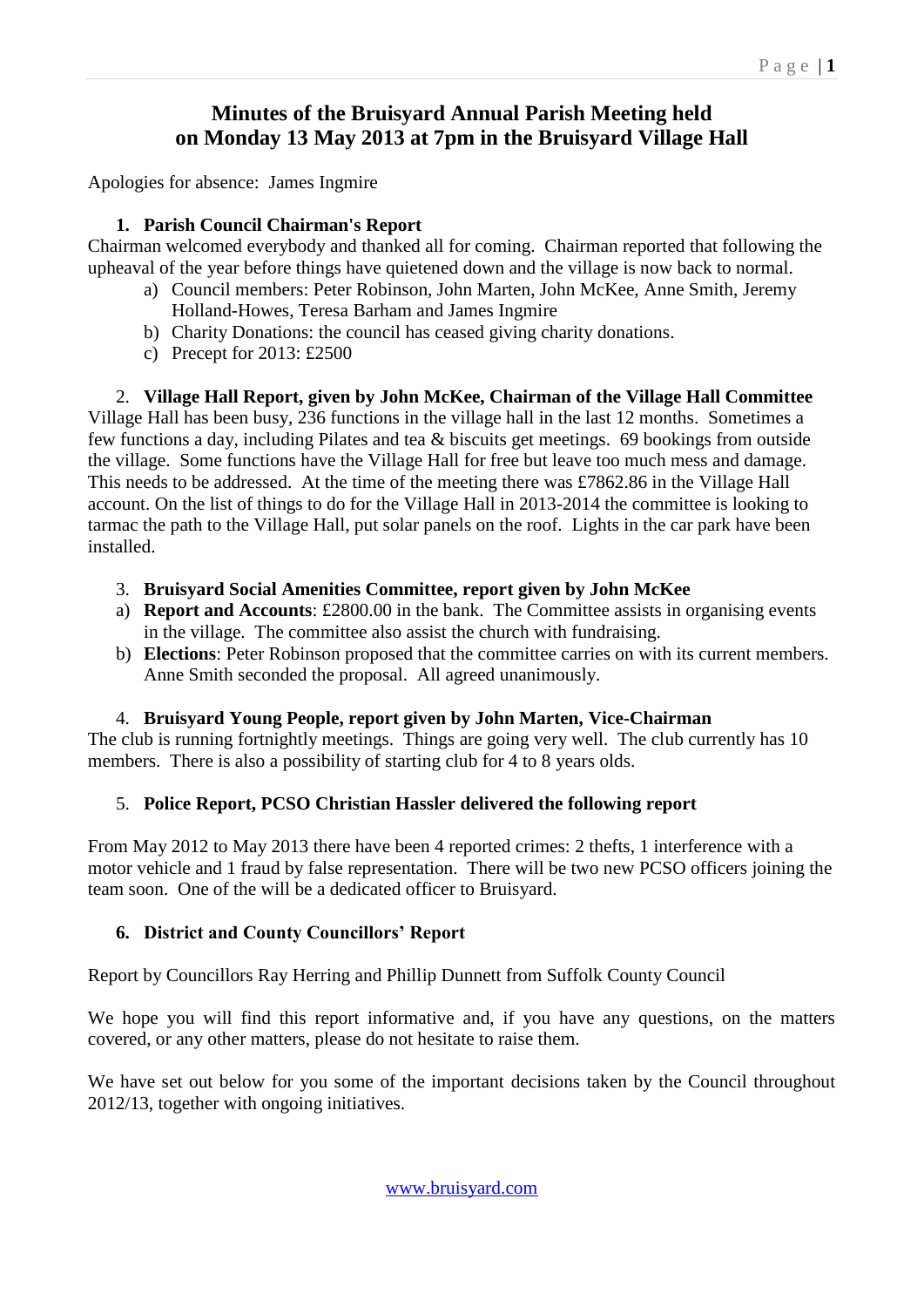In August 2012 a new **contract was signed**, extending the highly successful partnership between **Suffolk Coastal Services Limited and Suffolk Coastal District Council** for the provision of key local value for money services to residents across the District. Since it was set up in August 2004, SCS Limited has played a large part in Suffolk Coastal's success in delivering over £10m of savings over the last decade.

September 2012 saw the first meeting of a **new Forum**, supported by the Council, run for and by the **District's disabled people**. The Forum aims to give them a better voice in how local services are provided. The Forum was launched on 20 September 2012. The Council is fully supportive of the Forum and sees it as a way of giving disabled people a new way to come together and address the issues affecting their daily lives.

A new online guide was produced in December 2012, to offer guidance to voluntary and community groups and volunteers in Suffolk Coastal. In the last four years, the **Suffolk Coastal Resource Network (SCRN)** has helped local groups attract over £1.7m of funding and given advice to over 400 groups. The new directory of resources can be seen on [www.scrn.co.uk/about](http://www.scrn.co.uk/about-scrn/directory-of-resources.html)[scrn/directory-of-resources.html](http://www.scrn.co.uk/about-scrn/directory-of-resources.html) 

You will be aware, from being invited to complete a questionnaire, that the Council's Scrutiny Committee is carrying out an in-depth **investigation into housing** in the District. In November 2012 the Scrutiny Committee heard from a large number of town and parish councils, district councillors and tenants about their concerns about housing. The findings and recommendations of the Housing Working Group, formed by the Committee, will be reported to a meeting of the Scrutiny Committee taking place on 9 May 2013.

On 26 January 2012 Suffolk Coastal's Full Council resolved that the Council requests that the Local Government Boundary Commission for England conduct a **review of the size of Suffolk Coastal District Council**, alongside its Further Electoral Review, with a view to reducing the number of Councillors who represent the Council from May 2015 onwards. The LGBCE has requested, as the first stage of the Further Electoral Review (FER) that the Council provides a council size submission to the LGBCE by 18 March 2013. At Full Council on 28 February 2013 it was resolved that the draft submission on Council size be 43 Councillors. Community engagement will take place throughout the review.

In addition to **freezing its Council Tax** for a third successive year and achieving £5.4 million of efficiencies in three years, Suffolk Coastal is geared to **promoting growth and prosperity** in the District. Full Council, at its meeting on 28 February 2013, agreed to keep Suffolk Coastal's Council Tax at £149.40 for a band D home, which will generate £6.9 million towards its budget of £12.7m for 2013/14. Its Council Tax income from residents will be over £500,000 less than last year and its net budget requirement £300,000 lower.

You will all be aware that EDF Energy are developing plans for a new nuclear power station at Sizewell and, at a meeting of the Cabinet held on 5 February 2013, a consultation response was agreed in response to initial proposals and options for the **development of Sizewell C.** This response can be found at [http://Sizewell.edfenergyconsultation.info/proposal/](http://sizewell.edfenergyconsultation.info/proposal/)

On Monday 25 March 2013 the new **customer service** from Suffolk Coastal based in Woodbridge Library opened to the pubic. This is also the new home for tourist information in the town. For five days a week the Council's customer service staff will be on hand to offer help and information to residents and visitors from the new location. The Council is committed to making its services

www.bruisyard.com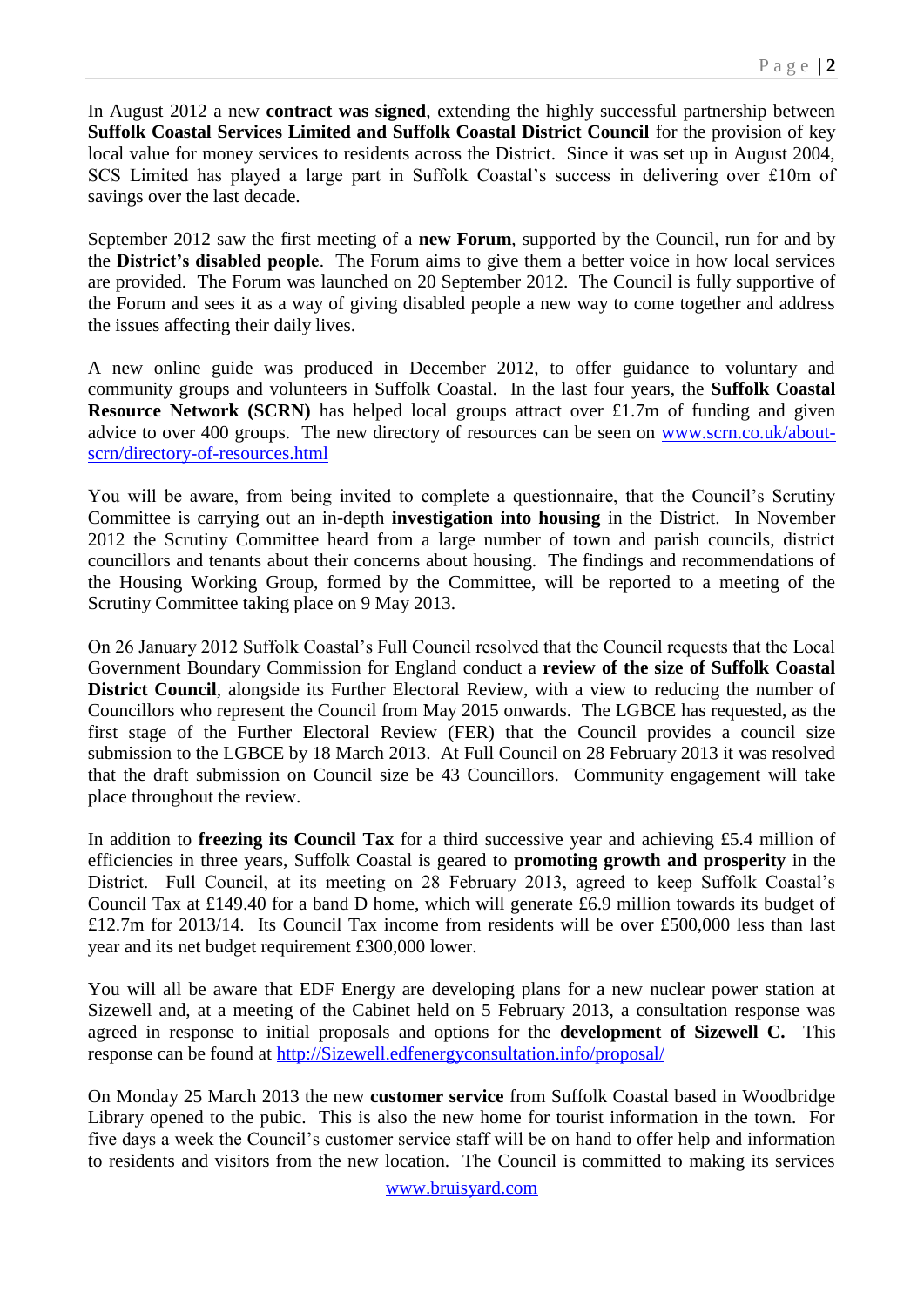more available to its residents and is working hard to ensure that it improves its online service delivery but, at the same time, this additional new service shows that having face to face contact with staff remains central to what the Council will offer.

Approval has been given to proposals which will see a thorough **review of Suffolk Coastal's leisure facilities** and could result in significant investments in providing modernised services. The Council's current contract with DC Leisure to manage its four leisure centres comes to an end in March 2014. The Council has agreed a coordinated approach that will see two separate contracts. This will not only deliver a longer term leisure facilities operator but will also include a leisure development partner that will support the Council with future planning and development of its leisure offer. A consultation exercise will be carried out and we hope you will take the opportunity to participate.

During 2012 the Council adopted a revised **Business Plan (2012 – 2022).** Through the Business Plan the Council has a specific priority to promote economic growth. The Business Plan also specifically allocated part of the New Homes Bonus monies, relating to 2011/12 and 2012/13, towards delivery of this priority. At a Cabinet meeting held in April 2013 it was resolved that the Cabinet Member for Leisure and Economic Development be given delegated authority for the allocation of up to £100,000 towards projects targeted at business start-up, growth and development; town centre economies and Skills / NEETS. It was further resolved that the Council establishes an Empty Property Grant scheme and allocates £100,000 towards that scheme. Under this scheme owners of empty properties will be able to bid for a maximum of £5,000 per property.

**The Core Strategy & Development Management Policies document** is the principal planning document in the district and sets out the strategic vision, objectives and policies across the district from 2010 - 2027. The document was formally submitted in May 2012 for independent Examination by Planning Inspector - Mr Mike Moore - who is testing the document for legal compliance and 'soundness'. The Inspector held 12 public Hearings in October / November 2012 where he heard evidence from all parties on the main issues of debate. Following the conclusion of the Hearings, the Council was requested by the Inspector to publish and consult upon the Core Strategy & Development Management Policies: Main Modifications (and accompanying Sustainability Appraisal). This final stage of consultation was held between 21st February 2013 and 5th April 2013. The responses have been provided to the Inspector and the Council is currently (April 2013) dealing with some of the Inspector's queries regarding this. It is expected that the Inspector will issue his final report on the Examination of the Core Strategy & Development Management Policies document around May / June 2013, and if the document is found to be 'sound', then the Council can progress to formal adoption of the document. Further information regarding the Examination of the Core Strategy & Development Management Policies document can be found on the Council's website at:

#### <http://www.suffolkcoastal.gov.uk/yourdistrict/planning/review/corestrategy/examination/>

The Council continues to operate schemes for **capital and revenues grants.** Details can be found on our website. However, please bear in mind that a review of grants is underway and it is expected that this the new scheme will come into effect in September 2013.

The Suffolk Skills for the Future Strategy identified a need to increase young peoples' awareness of local growth sectors and careers and to enhance links between current employers and the future workforce. Working in partnership with District Councils across Suffolk, U-Explore are proposing the introduction of their nationally recognised careers and employability platform as a significant